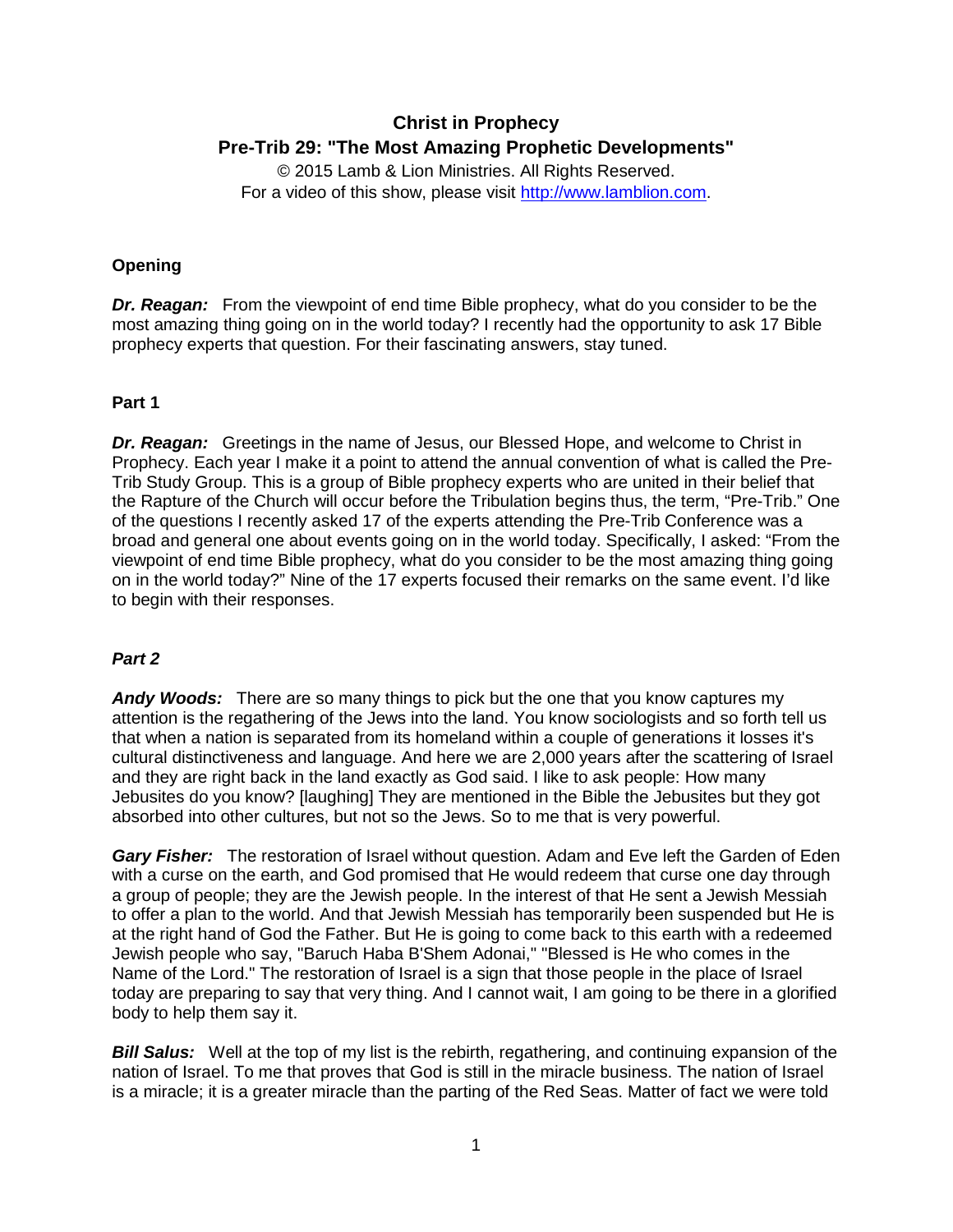in Jeremiah 23:7 that a time would come where they would no longer say, the Jewish people, as the Lord lives who brought us out from Egypt, but as the Lord lives who led the descendants of Israel out from the north country, and from the south country, and you know from the corners of the world into Israel. The regathering that we are seeing going on right now since the rebirth of the nation in 1948 is phenomenal. The Lord--I'll just take a moment on this--the Lord had to do these incredible things, He had to create the Zionist inclination within the Jewish people. He had to get rid of the Ottoman Empire which had ruled over the region so there could be a land of Israel. He had to defeat the Nazi Regime that wanted to prevent the return of the Jews into Israel. He had to empower the Allies to defeat the Nazi Regime. He had to legislate through the United Nations the partition plans so they could be in Israel. I mean you can see that this is a big, big miracle. He had to lift up the Israeli Defense Forces to defend the nation so its prosperity could stay. And He is going to prosper them as well. So this is a major miracle because we know at some point Russia is going to come in Ezekiel 38 & 39 for Israel's prosperity. So, a lot of things going and converging but I think the rebirth and regathering of Israel is at the top of my list.

**Jobe Martin:** The most amazing thing is the fact of everything that is going on right now, but the key to that is the Jewish people are back in the land. And I think all of these things are supposed to start happening when the Jewish people get back in the land. And we are seeing almost everything the Bible describes as indications the Second Coming is near which means the Rapture is even closer. So, I would say the Jewish people. People would say yeah back in Hitler's day everybody thought, "Oh, the Antichrist is here," and it wasn't, but the Jew wasn't back in the land, but now we see everything coming along exactly as it is described in the Bible.

**Don Perkins:** Well, I would say the nation of Israel, but I want to say it in this light, we are witnessing an amazing event, Zechariah 12:2-3 talk about in the later days Jerusalem will become a cup of trembling and a burdensome stone to the world; in other words it would be unstable. So, the unstableness of that region again is before us. The Bible also says that the nations of the world would literally come against Israel. I think that is one amazing prophecy that is literally coming to pass today before our very eyes. I mean you see the nations, even America is turning against Israel but it is a prophecy. Now what I do like about the Scriptures though the Bible says that we should pray for the peace of Jerusalem. When we pray that prayer we are literally praying for Christ to come back to stabilize that region.

*Al Gist:* Well there is no doubt that Jesus Christ is definitely the focal point of the whole Bible including Bible prophecy. But when we look more specifically at Bible prophecy it's always about Israel; Israel is the focal point of Bible prophecy. Perhaps the greatest miracle of the last century was the regathering of the Jewish people to their homeland, becoming a nation in 1948, recapture of Jerusalem in 1967 all of this prophesied in the Bible. And so, I would have to say that Israel continues, and will always be the focal point of Bible prophecy and it is to this very day. There are a lot of things going on in Israel, and around Israel that are related to Bible prophecy. When we look at the neighbors of Israel: Egypt, Jordan, Syria, Lebanon those countries all of them are moving more towards--even if it's possible even to a much more Anti-Semitic stance toward Israel. And this is probably in the stage setting part of fulfillment of maybe Psalm 83 War. Certainly the national ties that are being developed in the Magog coalition of nations between Iran, and Russia, in these last few years have become so strong with the ongoing conflict between the international community with Iran and her nuclear program it has only strengthened the tie between Iran and Russia, and so we see that developing. We see in Turkey for instance which is of course will be a major part of that Magog Coalition of nations we see how they are leaving their Western ties and moving more towards connections with Russia. Turkey has for a number of years been trying to get into the European Union and they have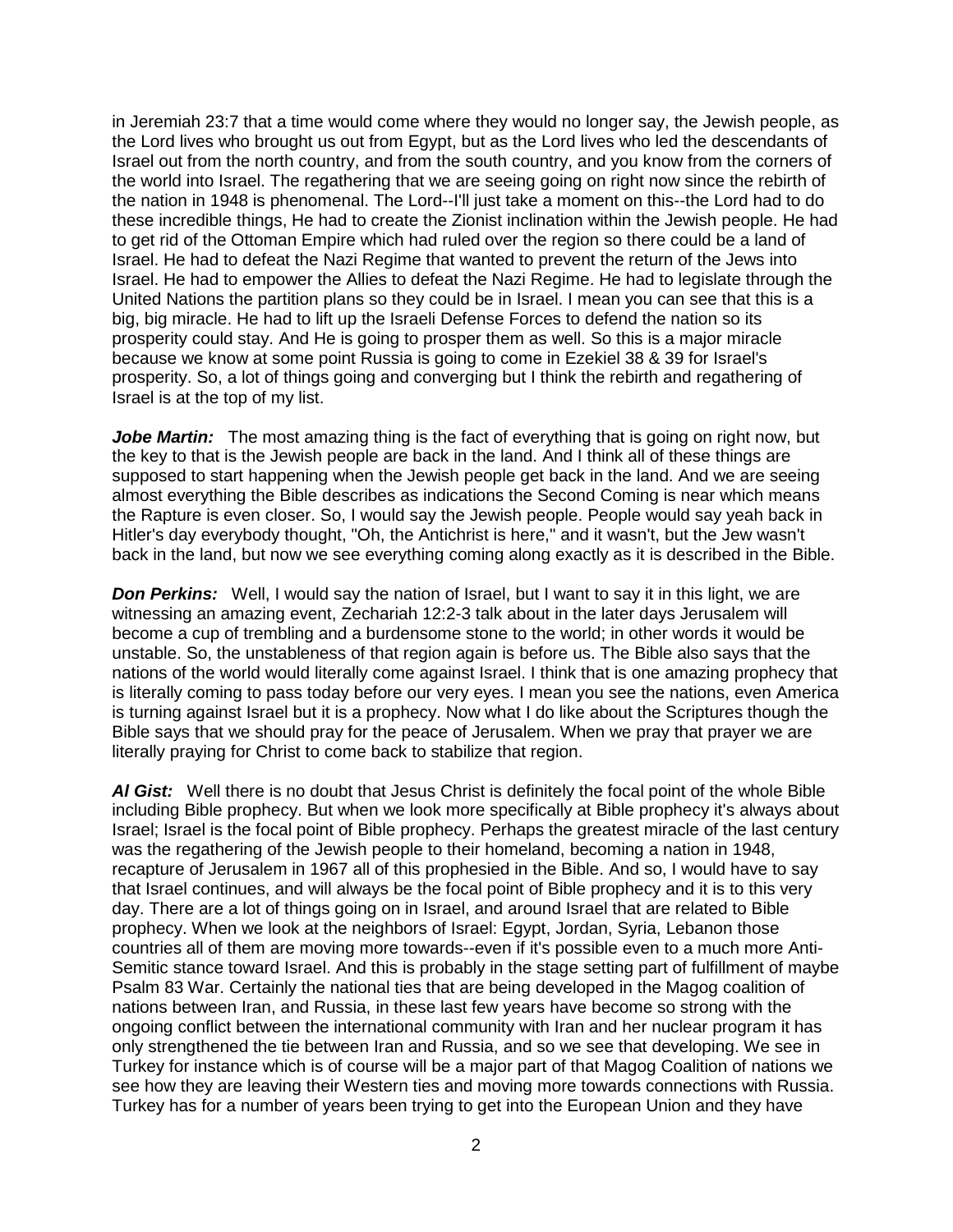never been able to accomplish that. Now, in just the last several years they have a very strong Muslim leader Prime Minister Erdogan who has lead the nations to leave its secularist government and move to a much more of a sharia law type government, a more Muslim type government which again means that there is more hatred toward Israel. So, Turkey is moving away from that western alliance and moving much towards an eastern alliance. And along with that I think with Iran and Russia we see the coalition of the Magog nations. And we could go on we could talk about Libya, we could talk about you know those Stan nations the ex-Soviet bloc nations, Uzbekistan, Turkmenistan, those nations that will be involved in the Magog War. All of that is coming together simultaneously perfectly setting the stage for what the Bible says is going to happen. And I think that is pretty exciting when we can live to see that.

*David Hocking:* Well, I would answer what is going on in Israel is always the amazing thing. There are many prophecies cites that gives us signs, multiple signs--in fact you did that at one of our conferences and it was remarkable. But to me the most amazing thing is still Israel. Everything God said about Israel is coming true in that land. And I think that what we have to do is just sit back for a moment and look at all the things that have happened in Israel.

*Ed Hindson:* I think the most amazing thing that is going on today is that God is moving incredibly in the nation of Israel. God is not only continuing to defend His ancient people and their right to the land but He is also opening their hearts to the Gospel. Tim LaHaye and I had the privilege just a few weeks ago to be in Israel and we preached at 2,000 people in a rally in Tel Aviv, saw 40 people accept Christ as their Savior. I am just thrilled with the freedom of religion that is allowed there, the openness to the Gospel. And many of the people that are living in Israel are realizing I need a personal relationship with God Himself and the only way to have that is through the person of Jesus Christ who is the Messiah for all people, Jew and Gentile alike.

*Tim LaHaye:* The amazing miracle of Israel going back into the land in our lifetime, and David you and I have lived about the same length of time and we have seen Israel recognized as a nation by the United Nations under incredible odds. And Jesus said, "Behold Israel as a symbol of a fig tree, the parable of the fig tree." And I've gone back in history and found three biblical passages that prove Israel has been used as a symbol in the Old Testament, or a parable. And now we have the main theme of the coming of Christ is Israel coming back into the land and it is coming like a crescendo in our day and age. And who is behind it? Satan the archenemy of Jesus Christ of God, everything that we Christians stand for and he hates the Jews and he is doing everything he can to thwart them and to hinder Bible prophecy. And anyone who takes the Bible literally can see that. And those who don't take the Bible literally are in real serious trouble.

## **Part 3**

*Dr. Reagan:* I hope you are finding the answers of our Bible prophecy experts to be as interesting as I did when I interviewed them. They have been responding to question, "From the viewpoint of end time Bible prophecy, what do you consider to be the most amazing thing going on in the world today?" Thus far, I have interviewed 9 of the 17, and all 9 have pointed to the rebirth of the nation of Israel.

I would agree with their emphasis on this development. I have written extensively about the fulfillment of end time prophecies in modern day Israel, including my latest book, "The Jewish People: Rejected or Beloved?" In fact, I would point to a total of 7 end time Bible prophecies that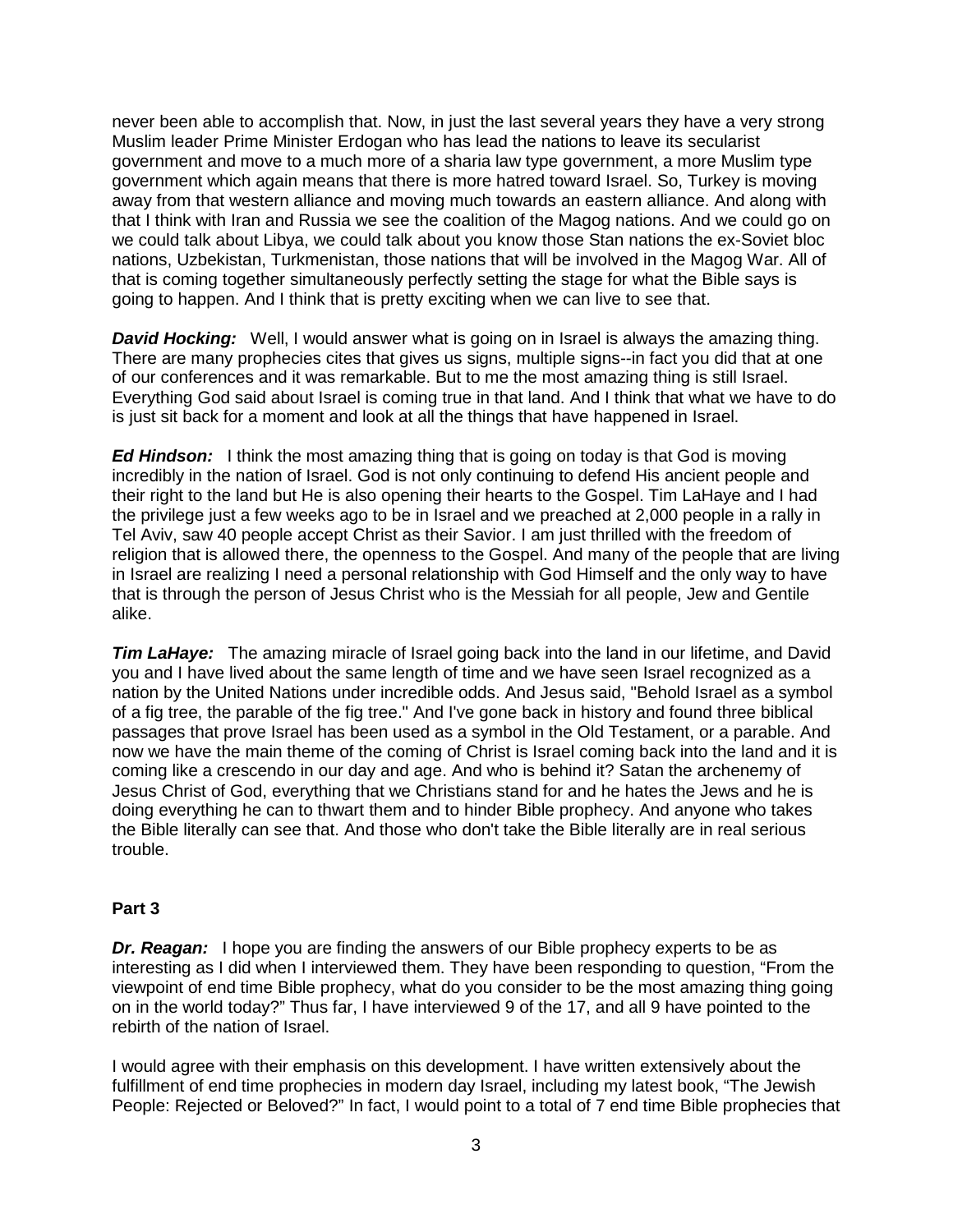are being fulfilled in Israel today: First would be the regathering of the Jewish people from the four corners of the earth, which began in the late 19th century and continues to this day. The second is the re-establishment of the State of Israel which occurred on May 14, 1948. The third would be the reclamation of the land of Israel which had become a desolation during the Jews' nearly 2,000 year absence from the land. The fourth the revival of the Hebrew language which had ceased to be spoken among the Jewish people during their exile from the land. Fifth, the reoccupation of the city of Jerusalem which occurred on June 7, 1967 during the Six Day War. Sixth, the resurgence of the Israeli military which continues to this day.

And seventh the refocusing of world politics on Israel which is being fulfilled before our very eyes this moment. But all these prophecies being fulfilled among the Jewish people today are not the only amazing fulfillments of end time Bible prophecy that are going on in the world.

Our other 8 Bible prophecy experts pointed to a variety of amazing prophetic fulfillments, here is what they had to say.

#### **Part 4**

**Brian Thomas:** Well a short time ago my answer would have been the nation of Israel and the events in and around the nation of Israel. Although I am still fascinated with the re-birth of Israel I must say today that I am most amazed at the apostasy in the Church. We are seeing what was prophesied in 2 Thessalonians 2:3 of the great falling away, and I think is the ultimate fulfillment will be during the seven year Tribulation. We are witnessing today in which many Christians and pastors, especially pastors are choosing to condone immorality; things that go against the Word of God. We are seeing the Deity of Christ as being questioned, the Virgin Birth is being questioned. And we see the acceptance of things like homosexuality in the name of tolerance and love and it is just a really heartbreaking thing to see. But the apostasy in the Church was something that was prophesied in Scriptures and we therefore can know that the Word of God is true. But we are in the age in which many today are looking to turn to fables, and it was also prophesied in the book of Timothy that the day would come when we would not endure sound doctrine and we are definitely seeing that fulfillment today.

**Don McGee:** Probably we could say that there are a lot of things going on that just amaze us, those of us who study prophecy and look for those things that the ancient prophets talked about that are relative to end times. But I would have to say that one of the most amazing things to me that is not surprising but is amazing is the almost--it is a growing attitude of hatred toward God and His Word, and His people. There was a time in the history of the world in Western Europe and even in our country where such things that are being said today would have been unthinkable. But because of the estrangement between the human race and God it's no longer bad to talk about God and to say things that are said in movies and television and even in the political realm. Those things amaze me because they are so accurate regarding Bible prophecy.

*Michael Norten:* It is incredible to me how the apostasy, the anti-Israel and immorality going on in our country and how it is increasing exponentially and how it is tying in sync with all the other prophecies and signs at the same time. It is amazing, it shows me how quickly or how soon the Lord is coming. In fact Dr. John Walvoord used to say, "I always knew Thanksgiving was close because they were bringing out the Christmas decorations." So we know because of the signs of the His Second Coming we know the Rapture is really close.

*August Rosado:* Apart from the modern day miracle of Israel I would have to say would be the rebuilding of a third Jewish Temple. Just recently on the Temple Institute website they said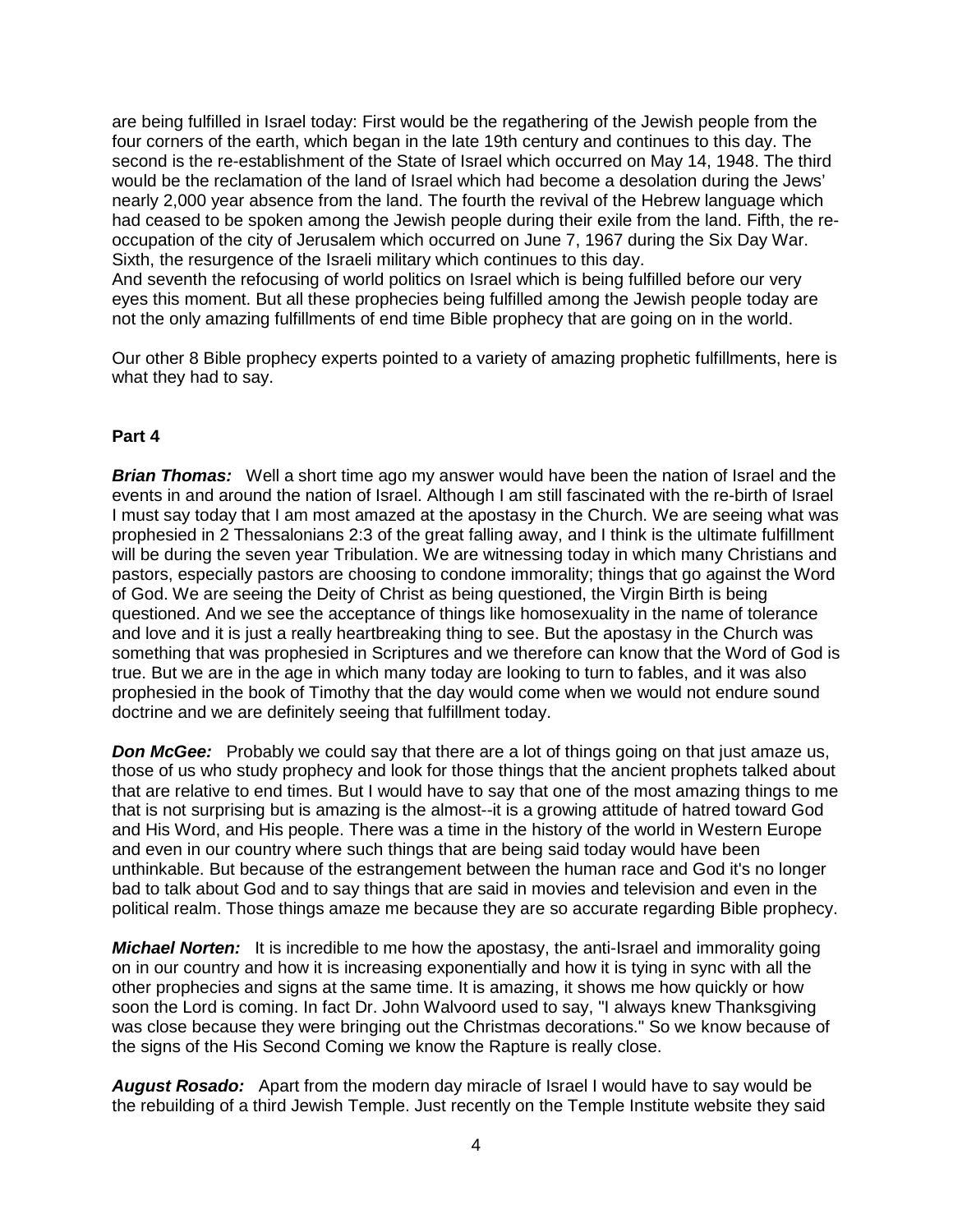that they are opening a school for the kohanim; these Jewish men who are the descendants from Aaron to train them for service in a third Jewish temple. And we know according to Bible prophecy there will be a third Jewish temple. All one has to do is go to Daniel 9:27, Matthew 24:15, 2 Thessalonians 2:3-4 and Revelation 11:1-2, there will be a third Jewish Temple standing on the Temple Mount in the city of Jerusalem during Daniel's seventieth week of prophecy. So, that is really, really exciting to see that happen.

*Randall Price:* I think from my perspective because God's role and goal is to see the Jewish people ultimately come to faith that a revival of belief among the Jewish community is really astounding. You don't see it so much in the United States, you do see it some in Messianic communities that are reaching out. But in other parts of the world in the former Soviet Union, and some of their satellite countries and Israel itself there is a great deal of this happening. Which by our standards is small in proportion but in terms of history is large. And the result is that God is preparing this remnant for the role that they are going to serve as we come into the Tribulation period and finally all of Israel is saved for the Millennial Kingdom. I think that it is an astounding thing to see, and many miss it because less than 1% of missions in our churches is devoted to Israel. We don't know about the Jewish people, we don't know what is going on. So a select handful of Jewish organizations that are reaching out to their own people that have some awareness of this, but it is really is quiet astounding.

*Allan Walker:* Israel has been restored as a nation since 1948 in an internal conflict over land and the city of Jerusalem has arisen and continued to move that direction for several decades. In addition we now have the capacity to destroy all life on planet earth with nuclear weapons, create 100 pound hailstones, burn 1/3 of the earth by fire, and then we see that all of this has come about in one generation. Knowledge and travel have increased, knowledge is now doubling every two years. We have the capacity to broadcast any event to a global audience, and track the buying and selling of all men everywhere. All of this has come about in the generation following World War II and is strong evidence for the inspiration of the Bible.

**Terry James:** I think it would be come down to the word I've heard batted around convergence; so many things happening at once. But, particularly I think the number one thing is Israel and the dealings of the entire international community with Israel with the peace process being at the center of all that because this gets right to the heart of Daniel 9:26-27 at some point there is going to be that covenant made. So, the most amazing thing is the developments that are taking place I believe with Israel. Secondly I think the coalition developing as outlined in Ezekiel 38 & 39 is very in the news I believe with Iran or ancient Persia that area part of it, and aligning with Russia and coming closer and closer allied with Russia. Even our own administration is seeming to want to placate Iran rather than turn to Israel. The whole world turning away from Israel, even America is very concerning to me. And then I think the economic situation would be the third most amazing development in that the whole world is obviously on the precipice of a complete economic change and this has been brought about in so many strange ways and so quickly that it is almost mind boggling. And of course what all this pertains to me is getting set up for I believe a Post-Rapture time and the economic collapse and so forth. In which the Antichrist system of Revelation 13:16-18 will come into view with an all-electronic funds transfer system of some sort, or people buy and sell by marks. And of course from that comes the mark that I believe will forever condemn man's soul to Hell who takes it, man or woman. And those are the three major things that I see that are amazing as far as developments are concerned.

**Nathan Jones:** Well historically I would have answered Israel becoming a nation again, I mean 1948 a nation after 1,900 years rising out of the dust. Then the more I study Bible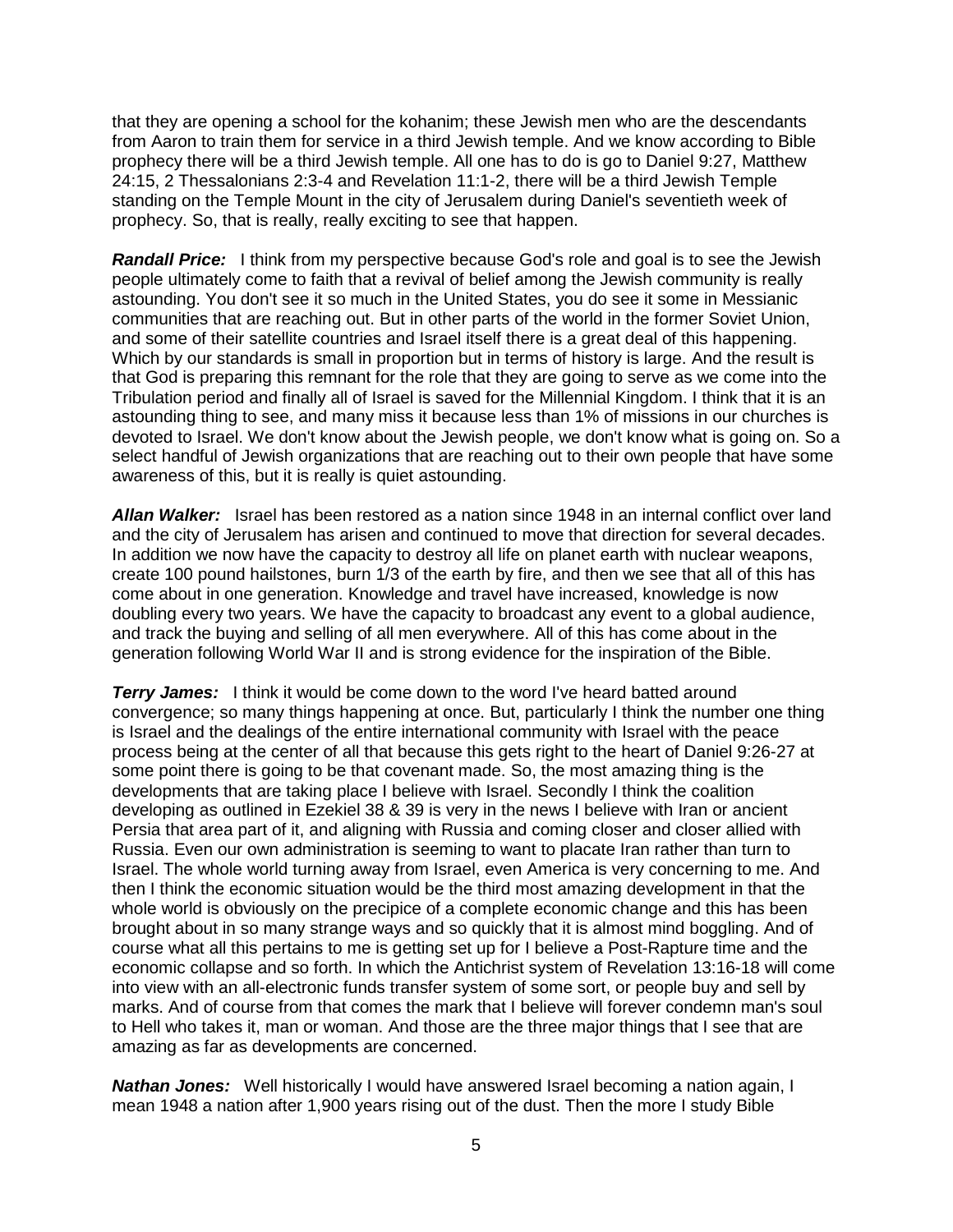prophecy the more I see the signs of the times, these end time signs are kind of building up. For instance Daniel 12:4, knowledge growing and we've got a growth of knowledge. We have travel as the Bible says that travel will be growing. We have Israel being regathered into a nation again. Apostasy in the Church. We are seeing political alliances come together like Russia, and Iran and Turkey coming against Israel one day. All these things are happening so how do you pick one out of such an amazing array? Well I heard Dr. Ron Rhodes use this word convergence and then it was like a light came on, convergence that means all these signs at once are coming together pointing to the Lord's soon return. So, I think that is the phenomenon to me in Bible prophecy that has the most impact.

## **Part 5**

**Dr. Reagan:** Well, there you have it the responses of 17 Bible prophecy experts in response to the question, "What is the most amazing prophetic development in the world today?" I have asked my colleague, Nathan Jones, to join me because I want him to expand on his comments about the sign of convergence. Now, Nathan you mentioned that briefly in your response to my question, expand on it.

**Nathan Jones:** Well when I think of convergence I kind of think of this: we can see say a truck on the railroad tracks, and we hear the train blowing and we know it is coming and a big disaster is going to happen. But imagine that you also looked into the sky and saw contrails of a plane heading right for that same spot. And at that same corner a farmer is in his farmhouse and there is a gas leak and he is about to light a match, all that happening all in the same place.

## *Dr. Reagan:* That is convergence.

**Nathan Jones:** That is convergence, right, all these disasters. Likewise the signs of the end times are disasters as well. For instance we've got the end time sign of famine, we also have wars and rumors of wars, we also have plagues. And of course Israel is the super sign and all the things that happen related to Israel. Politics, natural disasters, you name it all these different things as Jesus said happening more frequently and more intensely, but they are all happening at the same time. Hence their convergence or as some call it the convergence factor.

*Dr. Reagan:* Well, it is a very important point and I for years I would have always said the most important sign of all of the end times is the re-establishment of Israel. But as we have moved beyond that and all these others have started coming together for the first time ever I just can't think of a sign more important than convergence.

**Nathan Jones:** It is interesting because it is a sign in of itself, it is not a sign that the Lord said would happen per say.

## *Dr. Reagan:* That's right.

**Nathan Jones:** But He said when all these signs, like say for Matthew 24 where He gives us 10 different signs of the end times. He said that all 10 of them would be happening at the same time. Over the last few decades we have seen different ones happening, but now it is like the whole earth is shaking as all these different signs shake up the earth. And that means that Jesus Christ is coming soon.

**Dr. Reagan:** Amen. And you know folks, we recently published this particular book here called, "Living on Borrowed Time," subtitled, "The Imminent Return of Jesus." And in this book we